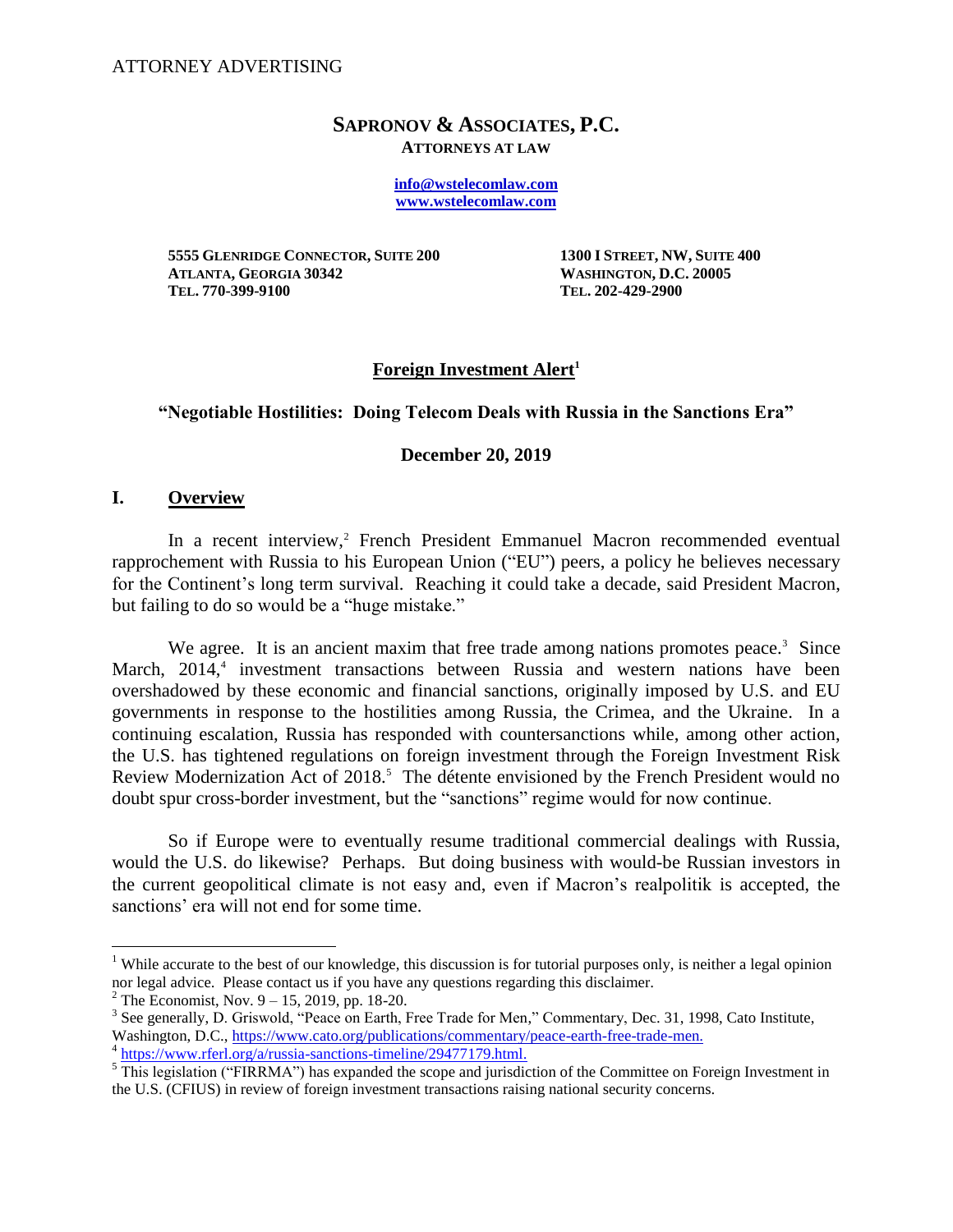### ATTORNEY ADVERTISING

Ironically, these hurdles come at a time when investment opportunities in European and U.S. telecommunications markets, notably those associated with new wireless technology known as "5-G," are expected to explode, reaching, by some accounts, as much as \$325 Billion worldwide by 2025.<sup>6</sup> Much of that investment will flow to the U.S., the global leader, according to the Federal Communications Commission ("FCC"),<sup>7</sup> in 5-G development. Foreign investment in these opportunities is certainly possible, the pending merger of T-Mobile / Sprint (respectively owned by German and Japanese companies) being a recent example.

That brings us to the topic of this alert: whether Russian investment in U.S. wireless and other telecom markets in the current geopolitical hostile climate is doable. As discussed in our Firm publication, *Investment in Wireless Infrastructure*<sup>8</sup> – with limitations and under a carefully crafted transactional structure - we believe that it is. The hostilities aside, cross-border investment deals with Russia are still negotiable. This alert also serves as an introduction to our webinar on this topic, sponsored by Thomson Reuters, *"Negotiable Hostilities: Doing Telecom Deals with Russia in the Sanctions Era"* available soon. 9 The webinar includes a detailed review of the following topics:

- 1. Foreign ownership restrictions on foreign investment in U.S. telecommunications and wireless infrastructure: FCC entry, radio licensing, and other regulations.
- 2. Expanded investment scrutiny on foreign investment under statutory amendments to CFIUS (FIRRMA regulations) as well as the Foreign Agency Registration Act (FARA): implications for Russian investment transactions.
- 3. Sanctions and countersanctions; cross-border money transfer regulations under the Financial Crimes Enforcement Network (FINCEN), money transmitter laws under U.S. state laws and foreign jurisdictions.
- 4. "What is permitted; what is not;" navigating foreign ownership restrictions on U.S. telecom assets deal points, investment protection, and deal structures – including the importance of securing "no action" confirmation from U.S. regulators.
- 5. Round-table discussion on investment opportunities, geopolitical considerations, and takeaways for Russian investors and their counsel (both in the U.S. and abroad).

 $\overline{a}$ 

<sup>&</sup>lt;sup>6</sup> [https://www.forbes.com/sites/patrickmoorhead/2018/02/22/5g-set-to-massively-boost-it-infrastructure-spending](https://www.forbes.com/sites/patrickmoorhead/2018/02/22/5g-set-to-massively-boost-it-infrastructure-spending-of-326b-by-2025/#7a6007f02805)[of-326b-by-2025/#7a6007f02805.](https://www.forbes.com/sites/patrickmoorhead/2018/02/22/5g-set-to-massively-boost-it-infrastructure-spending-of-326b-by-2025/#7a6007f02805)

<https://docs.fcc.gov/public/attachments/DOC-356317A1.pdf> (Remarks of FCC Commissioner Brendan Carr at the Mobile World Congress – Barcelona, February 25, 2019).

 $8$  The entire publication is available upon request at nbilodeau@wstelecomlaw.com.

<sup>&</sup>lt;sup>9</sup> The webinar, *"Negotiating Hostilities Doing Telecom Deals with Russia in the Sanctions Era," is sponsored by* Thomson Reuters and moderated by Walt Sapronov, Esq. and Paul Kouroupas (Sapronov & Associates, P.C.). Speakers include Daniel B. Pickard, Esq. (Wiley Rein, LLP), James Kevin Wholey, Esq. (Phillips Lytle, LLP), Alla Naglis, Esq. (King & Spalding), and Maxim Khlopotin, Esq. (Sapronov & Associates, P.C.).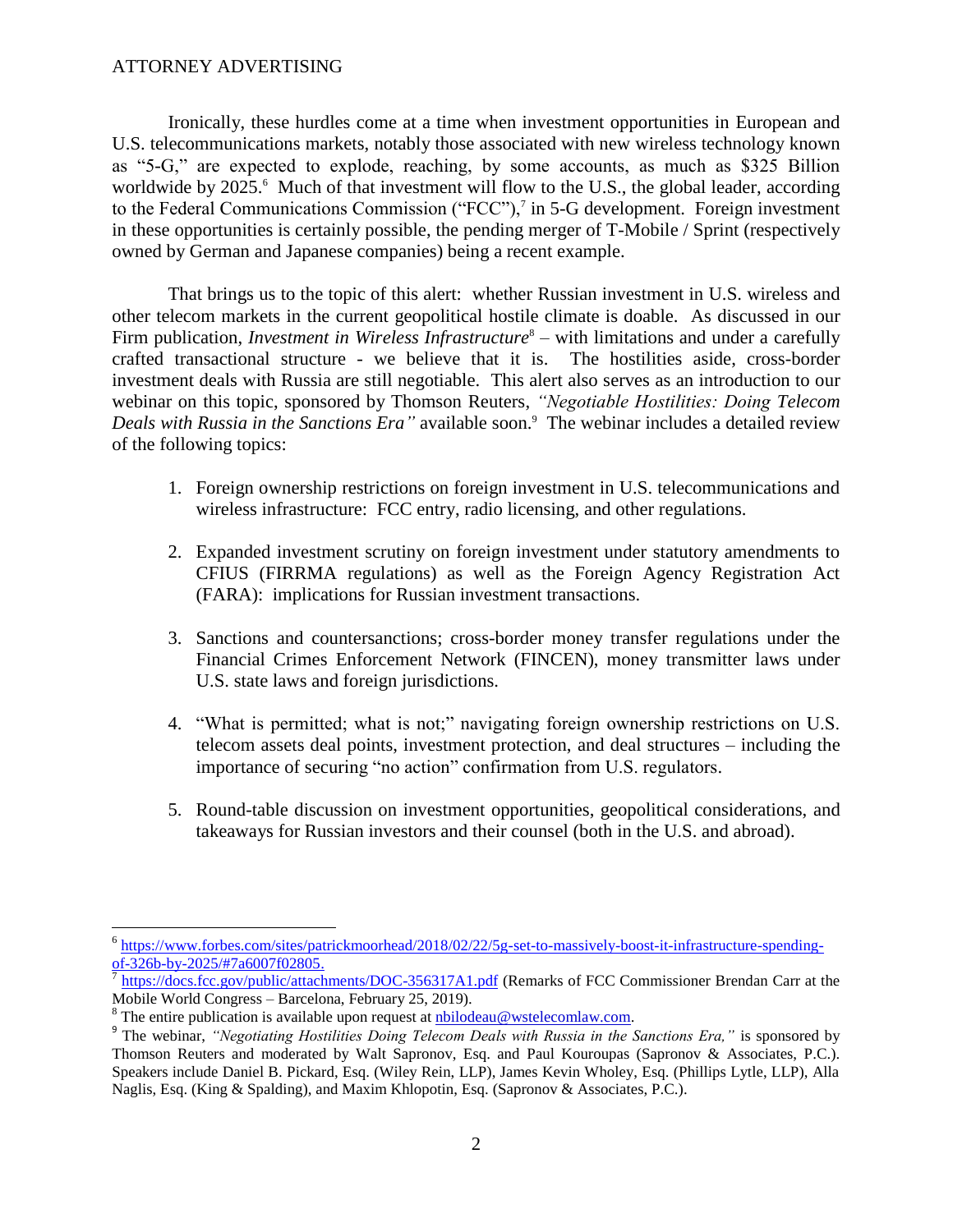### ATTORNEY ADVERTISING

In preparation and as background "reading material" for the webinar, here is a brief overview of U.S. domestic regulatory barriers to foreign investment in telecommunications and wireless infrastructure.

Meanwhile, we also take this opportunity to announce the opening of our new office in Moscow, Russia, as of the beginning of 2020. Please do not hesitate to contact us if you have questions or wish additional details. Best wishes (*Всего хорошего*) and we hope you enjoy the webinar.

# **II. Foreign Investment Opportunities in U.S. Telecommunications and Wireless Infrastructure**

The anticipated development of wireless fifth generation ("5-G") infrastructure is a priority for telecommunications carriers, equipment manufacturers, and other wireless technology vendors, as well as for policymakers and regulators. As 5-G technology evolves, there is expected to be increased demand for cell sites to support the infrastructure needed to carry wireless signals.

This infrastructure generally consists of radios, radio spectrum, fiber, roof tops, towers, poles (and pole attachment rights), data centers, and network facilities – all located on public and private property. Public property owners are typically municipalities that own public right-ofway that house utility poles and conduit for fiber-optic telephone lines. Private property owners are typically landlords that enter into long term leases, easements or other contracts with telecommunications carriers for use of their property for placement of the carrier's towers, radios, antennas, and other wireless devices.

The build-out of 5-G networks is expected to require huge investment – by some estimates, \$225 Billion between 2019 and 2025. These include strategic investments in telecommunications carriers and other operators, wireless and wireline, as well as financial investments in 5-G infrastructure. Opportunities also may arise in merger and acquisition ("M&A") transactions, as well as in debt and equity financing for 5-G and other network buildouts. Such financing arrangements include vendor financing, loan syndication, high-yield debt and, of course, traditional venture capital and other "start-up" funding.

# **III. Regulatory Complications**

A hurdle facing telecom investors is the complex U.S. regulatory environment, with federal, state and local authorities exercising overlapping jurisdiction over wireline and wireless telecommunications. Regulatory approval is often required not just for carrier M&A, but in the case of telecom investors, for control transfers, assignments, debt incurrence, securities issuances, and foreclosure remedies - all potentially applicable to telecom investment deals.

Control transfer regulations are especially noteworthy. Regulatory approvals may be required, for example, for exercise of default remedies in financing transactions secured by regulated assets. Security interests in some types of collateral (*e.g.*, FCC radio licenses) are prohibited altogether. Some state regulations may require prior approval for issuance of debt or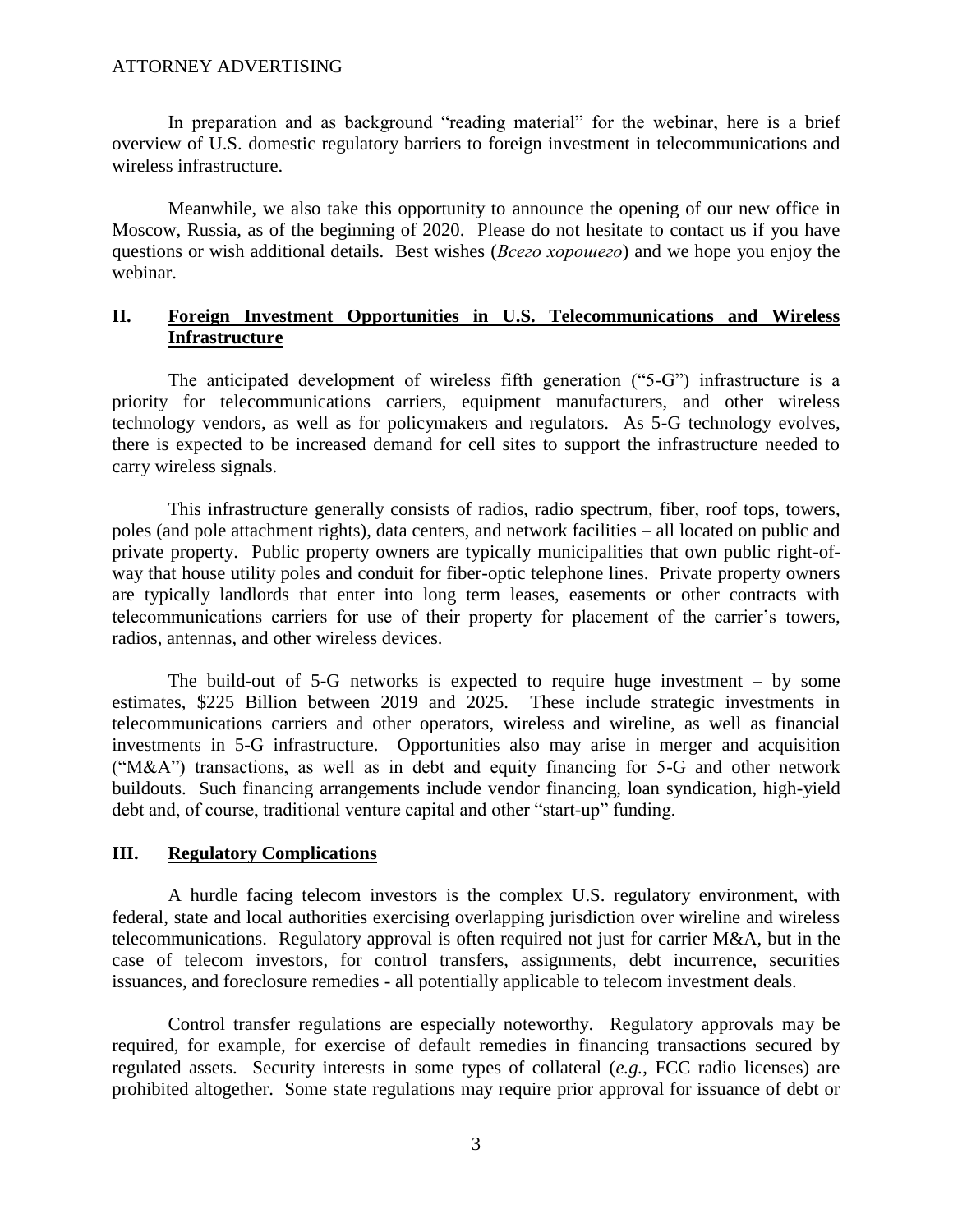### ATTORNEY ADVERTISING

 $\overline{a}$ 

equity securities by regulated entities or prohibit encumbrance of state entry certification. State or local regulations in some jurisdictions may restrict the assignment of cable or telecom franchise agreements or of access rights to pole attachments, rights of way, or other infrastructure.

Such regulations can complicate or delay investment transactions, at times requiring prior transactional approval from the FCC or state regulators, use of special purpose entities to hold spectrum licenses, or reduced lender deal protection.

For example, applicable law generally permits an investor to take a security interests in proceeds of an FCC license sale but not the license itself; but whether the lender could perfect its interest in proceeds of a satellite  $(C$ -Band) license is unclear.<sup>10</sup> Further, in some states, assignment restrictions on access or use of regulated infrastructure (or third party landlord consents for colocation rights) may preclude the grant or perfection of security interest in a telecom borrower's collateral under a credit facility. Finance transactions involving such regulated assets may thus require a "no consent required" or similar opinion as closing deliverable (an often unanticipated exercise requiring last minute negotiations).<sup>11</sup> Control transfer regulations may also complicate inter-creditor or subordinated debt transactions with involving regulated borrowers or issuers: for instance, in some jurisdictions, the issuance of subordinated, unsecured debt perhaps may not require regulatory approval, whereas senior secured or bank debt might – at least in the exercise of foreclosure remedies.

Here is a brief sketch of domestic control transfer regulations required for investment in U.S. telecommunications or wireless carriers.

1. Generally. Federal entry and exit regulations under the Federal Telecommunications Act are codified at 47 U.S.C. §214 and enforced by the FCC. Entry regulations apply to both strategic investors<sup>12</sup> (*e.g.*, in a merger or acquisition) and financial investors in any telecommunications carrier (where the investment results in a control transfer). Approval is required for control of both domestic and international ("International 214") services, with the latter applying to any telecommunications facility capable of international transmission. Where uncontroversial, eligible for streamlined processing with automatic approval upon 14 days' public notice. Broadband services (Internet access) services are currently treated as unregulated "information services," an FCC decision made under Republican Chairman Pai's leadership (so-called

<sup>&</sup>lt;sup>10</sup> See [https://www.fiercewireless.com/wireless/dish-should-be-able-to-keep-proceeds-if-it-sells-spectrum-licenses](https://www.fiercewireless.com/wireless/dish-should-be-able-to-keep-proceeds-if-it-sells-spectrum-licenses-analyst)[analyst.](https://www.fiercewireless.com/wireless/dish-should-be-able-to-keep-proceeds-if-it-sells-spectrum-licenses-analyst)

<sup>&</sup>lt;sup>11</sup> See generally, C. E.C. Paris, DRAFTING FOR CORPORATE FINANCE, Second Edition (2014), Practicing law Institute, Section 9.9 (Opinions) (keeping in mind that the protection given by the opinion is a right to sue the opinion giver). *See also,* J.C. Quale, B.D. Weimer, "Legal Opinions in Corporate Transactions Affected by FCC Regulation", Federal Communications Law Journal May 1999, Volume 51, Number 3.

 $12$  A discussion of the complex regulatory requirements for telecommunications mergers and acquisitions is beyond the scope of this brief outline. *See generally*, H. Chatzinoff, H. Saferstein, W. Sapronov, Telecommunications Deals, M&A, Regulatory and Financing Issues, New York, Practicing Law Institute, 1999 (available at [https://www.worldcat.org/title/telecommunications-deals-m-a-regulatory-financing](https://www.worldcat.org/title/telecommunications-deals-m-a-regulatory-financing-issues/oclc/742572796?referer=di&ht=edition)[issues/oclc/742572796?referer=di&ht=edition\)](https://www.worldcat.org/title/telecommunications-deals-m-a-regulatory-financing-issues/oclc/742572796?referer=di&ht=edition).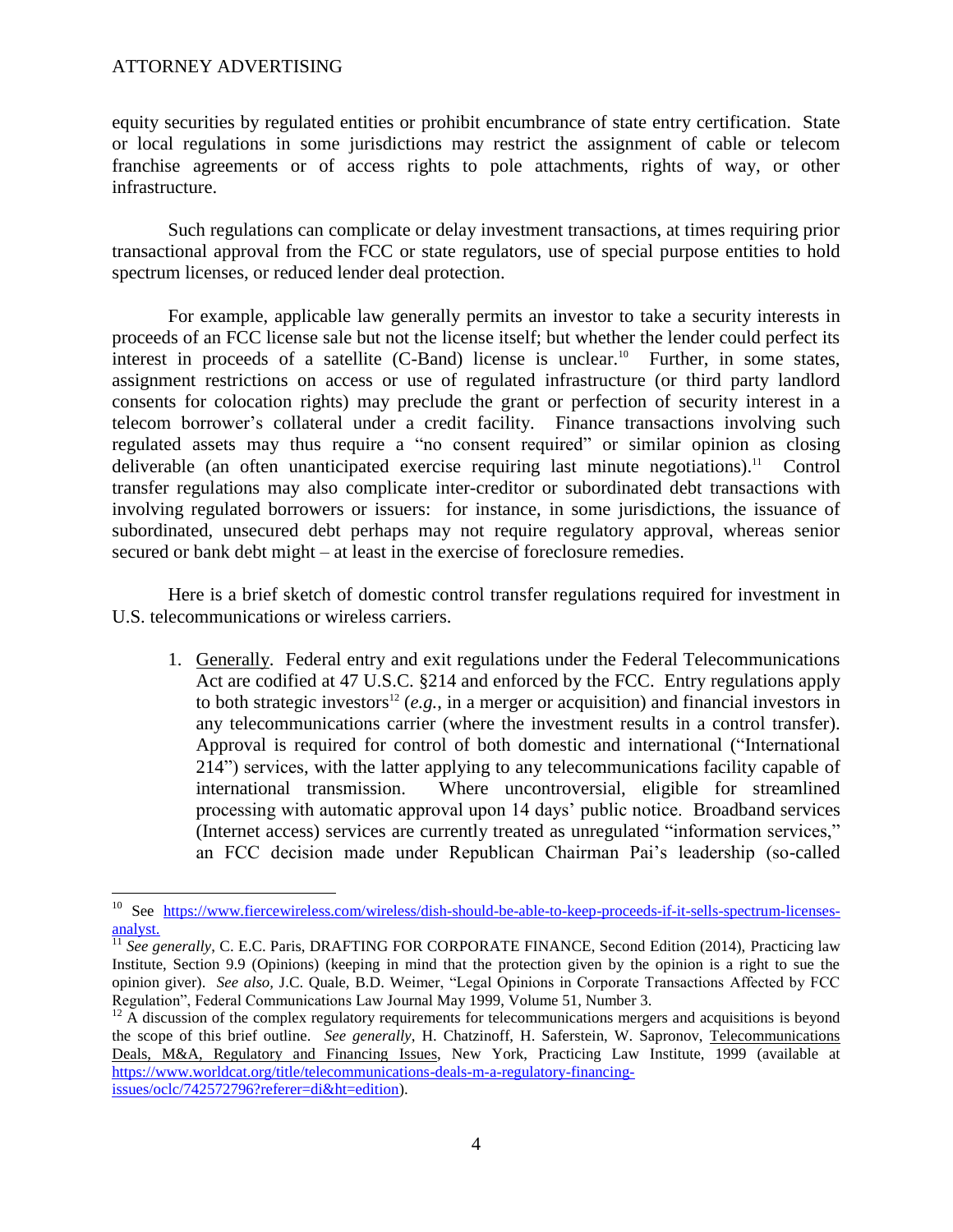$\overline{a}$ 

"Internet Freedom Order") that is pending en banc review in the D.C. Circuit Court of Appeals. $^{13}$ 

- 2. Wireless Licenses. Investment in a wireless carrier generally requires FCC approval under "Title III" of the Communications Act. Approval is required for both wireless license assignment and direct or indirect control (*e.g.*, through stock purchase) of a wireless "licensee." Grant of a security interest in a wireless license, as indicated, is prohibited or unenforceable. Control transfers typically follow a purchase or acquisition (de jure) or, in some circumstances, can be inadvertent and fact driven (de facto) based on indicia recognized by case law.<sup>14</sup> To avoid the uncertainty of de facto control transfers, wireless control transferees can make use of the FCC's spectrum leasing rules, essentially perfecting a leasehold interest in the licensee's spectrum under a spectrum manager or de facto transfer lease).
- 3. State Public Utility Commissions. To varying degrees, exercise jurisdiction over control transfers, certificate transfers, and (occasionally) stock and debt issuances by regulated telecommunications companies. Under the Federal Telecommunications Act, <sup>15</sup> state telecommunications entry barriers are largely preempted – as is state entry or rate regulation of wireless (commercial mobile services) services - but other state utility regulations are not. Control transfer approvals vary by state, some requiring a hearing, others mere notice.

Many states have deregulated broadband service. State approvals for wireless financing transactions (*e.g.*, loan covenants, security instruments) vary by state. Finally, following the D.C. Circuit's partial remand of the FCC's Internet Freedom Order, some states are adopting their own "net neutrality" regulations – thereby expanding the regulatory review required for broadband investment.

4. Local Franchise, Zoning and Siting Regulations. Various municipal or local authorities regulate use of public rights-of-way and pole attachment (for example, for deployment of fiber optic cable) by, for example, cable companies and telecommunications carriers (CLECs) through franchise authority. Typically, this takes the form of a franchise agreement (offering requiring an ordinance or other local approval) with fees customarily assessed at 3-5 percent of revenues for cable or telecommunications franchises respectively. Following the FCC's video reform regulations, many states have adopted state-wide franchises, thus simplifying the

<sup>13</sup> *Mozilla Corporation v. Federal Communications Commission, et al.,* No. 18-1051 (D.C. Cir.) (Oct. 1, 2019) (reversing in part the Obama Administration's "Net Neutrality" Rules). For a detailed review of the net neutrality controversy, see Thomson Reuters webinar, "Overview of the Restoring Internet Freedom Order," available at [http://westlegaledcenter.com/program\\_guide/course\\_detail.jsf?videoCourseId=100204569&ADMIN\\_PREVIEW=tr](http://westlegaledcenter.com/program_guide/course_detail.jsf?videoCourseId=100204569&ADMIN_PREVIEW=true) [ue.](http://westlegaledcenter.com/program_guide/course_detail.jsf?videoCourseId=100204569&ADMIN_PREVIEW=true)

 $\frac{14}{14}$  *See e.g.*, Applications for Microwave Transfers to Teleprompter Approved with Warning; Non-broadcast and General Action Report No. 1142, Public Notice (by the Commission en banc), 12 FCC 2d 559, 559–60 (1963) subsequent history omitted).

<sup>&</sup>lt;sup>15</sup> 47 U.S.C. §253(a) (broadly prohibiting state or local statutes, regulations or legal requirements from prohibiting the ability of any entity to provide any interstate or intrastate telecommunications service); 47 U.S.C. § 332(c)(3).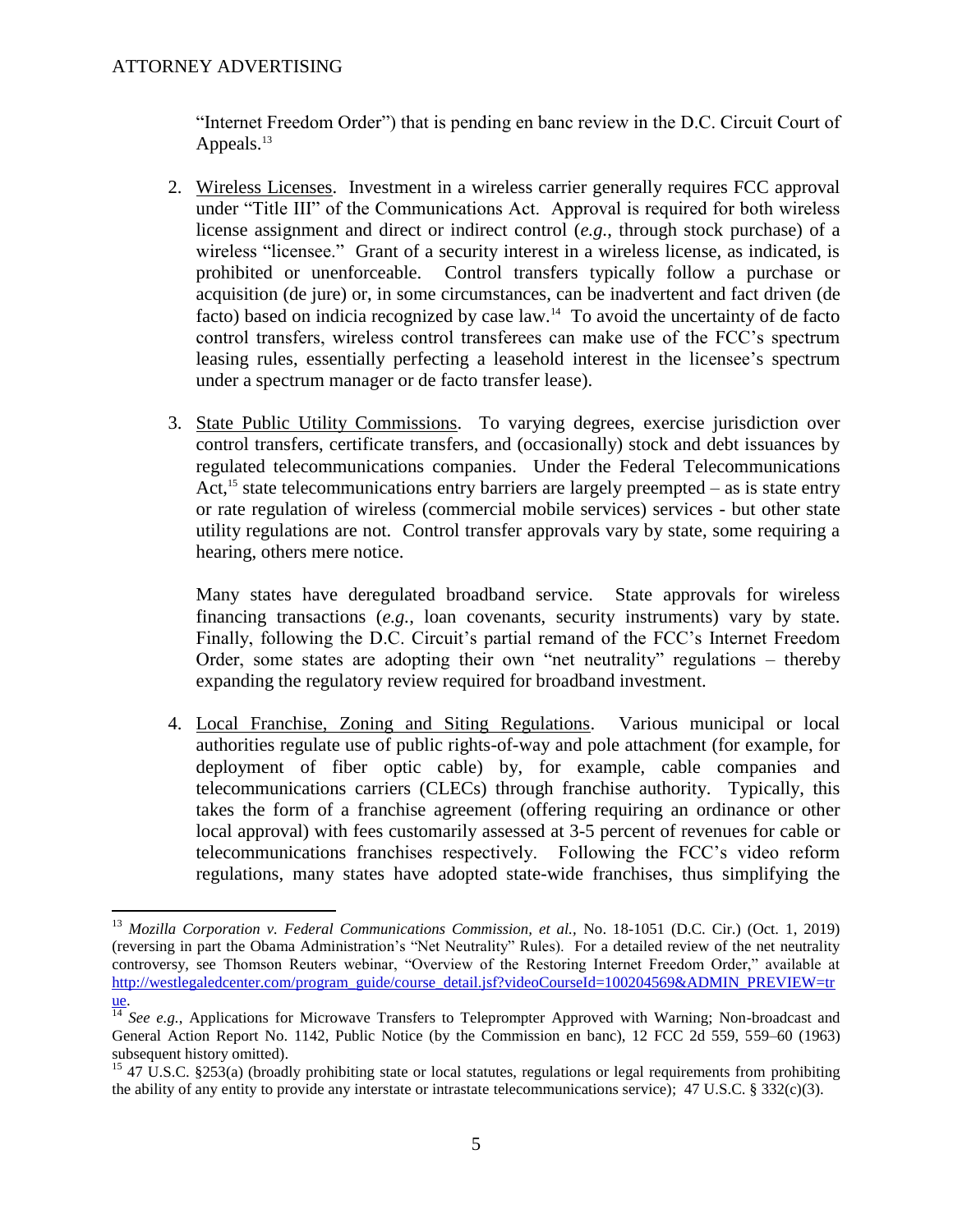process and obviating the need to seek franchise approval from each municipality. Franchisee control transfer requirements (and related assignment prohibitions) – whether for financing or otherwise – will be determined by the language of the franchise agreement. Local entry barriers to deployment of wireless and other broadband infrastructure is a controversial issue, made complicated by a recent FCC preemption order seeking to preempt local entry barriers to broadband deployment.<sup>16</sup> Litigation over zoning regulations that impede with wireless siting, antenna placement or pole attachments by wireless providers is commonplace – and zoning authorities can be aggressive in varying degrees among different localities.

# **IV. FCC and State Foreign Ownership Regulations**

For foreign telecom investors, there are still more hurdles, including foreign ownership restrictions on radio spectrum, U.S. homeland security requirements, cross-border privacy rules, and Congressional oversight, such as the Committee on Foreign Investment in the U.S. ("CFIUS"). In some foreign jurisdictions, especially in Russia, Eastern Europe, and the Middle East, the current geopolitical climate exacerbates these concerns.

1. FCC Regulation – Foreign Ownership or Control Transfer. Russian investors seeking control transfer authority over FCC regulated carriers can expect to undergo expanded "International 214" (47 U.S.C. § 214) scrutiny on foreign ownership of common carrier facilities. The review will almost certainly not be "streamlined" under the 14 day notice period but will undergo multi-agency ("Team Telecom") review. This expanded review includes that of the FCC, Justice Department (DOJ), the Department of Homeland Security, and the FBI.

There are statutory prohibitions on direct or indirect foreign ownership of wireless spectrum (47 USC §310(d)): that of a licensee may not exceed 20%. The FCC has statutory authority to limit foreign ownership of a licensee's direct or indirect owners to 25% if doing so is in the public interest.

2. State and Local Entry Regulation of Foreign Telecoms Ownership. As indicated, state entry regulation of telecommunications carrier (foreign or otherwise) is largely preempted and many foreign carriers operate in the U.S. through domestic affiliates. States do retain "police powers," local rights-of-way authority, and other authority finance regulations vary by state. That said, economic investment (again, whether foreign or otherwise) – especially in rural areas – is often encouraged.

# **V. Other Foreign Ownership Barriers to U.S. Telecom Investments**

Finally, there are a host of other foreign ownership barriers to foreign investment in U.S. infrastructure. Russian investors can expect to see full scrutiny here including:

 $\overline{a}$ <sup>16</sup> *In re: Accelerating Wireline Broadband Deployment by Removing Barriers to Infrastructure Investment, etc.,*  Third Report and Order and Declaratory Ruling, WC Docket Nos. 17-84, 17-79 (Rel. Aug. 3, 2018).